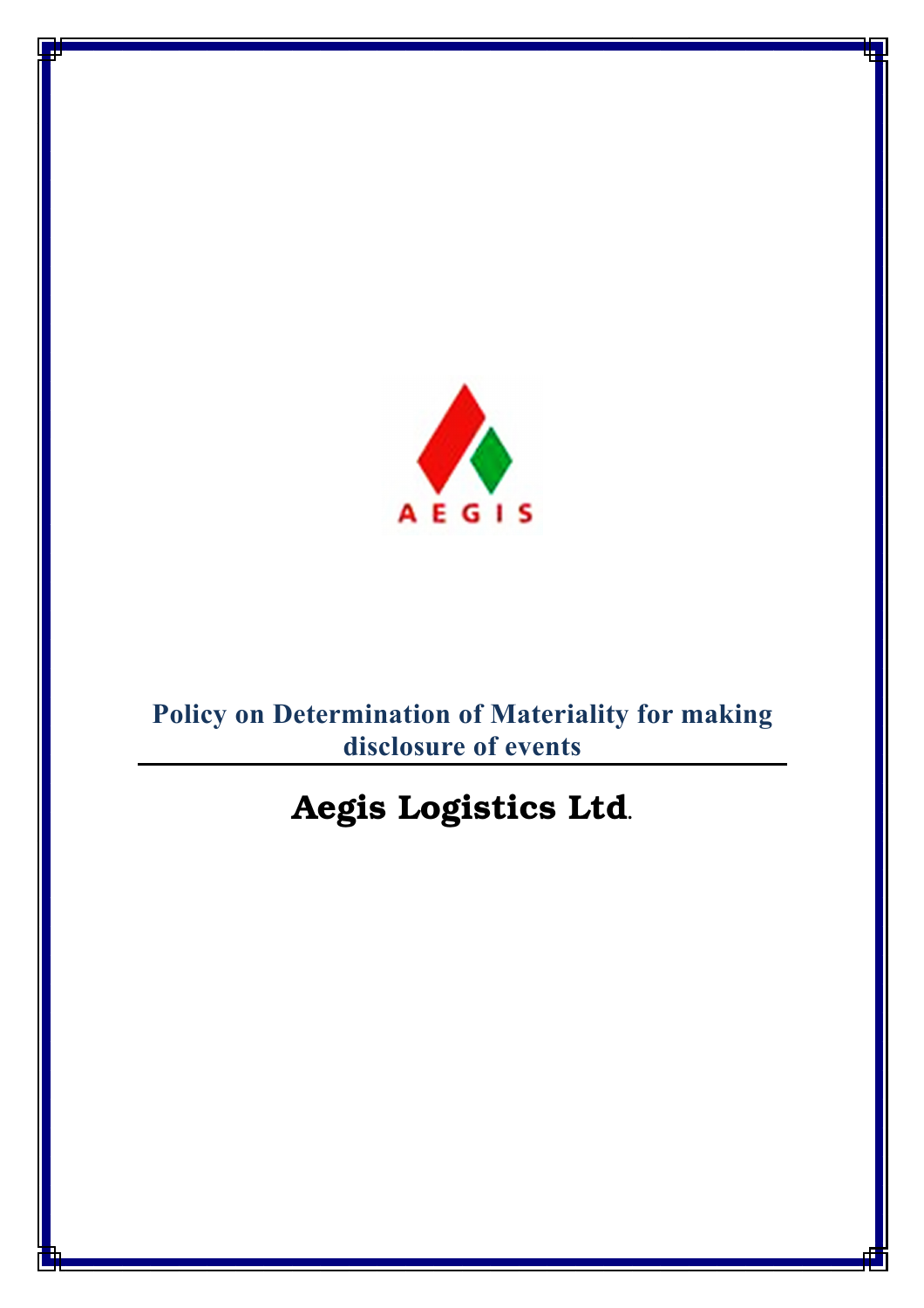# **Contents**

| $\mathcal{D}$ |                                                                                                                          |  |
|---------------|--------------------------------------------------------------------------------------------------------------------------|--|
| $\mathcal{E}$ |                                                                                                                          |  |
|               |                                                                                                                          |  |
|               | <b>B. THE FOLLOWING EVENTS SHALL BE CONSIDERED MATERIAL</b><br>SUBJECT TO THE APPLICATION OF THE GUIDELINES MENTIONED IN |  |
|               | C. THE EVENTS AS ENUMERATED IN CLAUSE (B) ABOVE SHALL BE<br>CONSIDERED MATERIAL ONLY ON APPLICATION OF THE FOLLOWING     |  |
|               | D. ANY OTHER INFORMATION/EVENT VIZ. MAJOR DEVELOPMENT THAT                                                               |  |
| $\mathbf 4$   |                                                                                                                          |  |
| $\sim$        |                                                                                                                          |  |
| 6.            | GUIDANCE ON WHEN AN EVENT/INFORMATION IS DEEMED TO BE                                                                    |  |
| $7_{-}$       |                                                                                                                          |  |
| 8.            |                                                                                                                          |  |
|               |                                                                                                                          |  |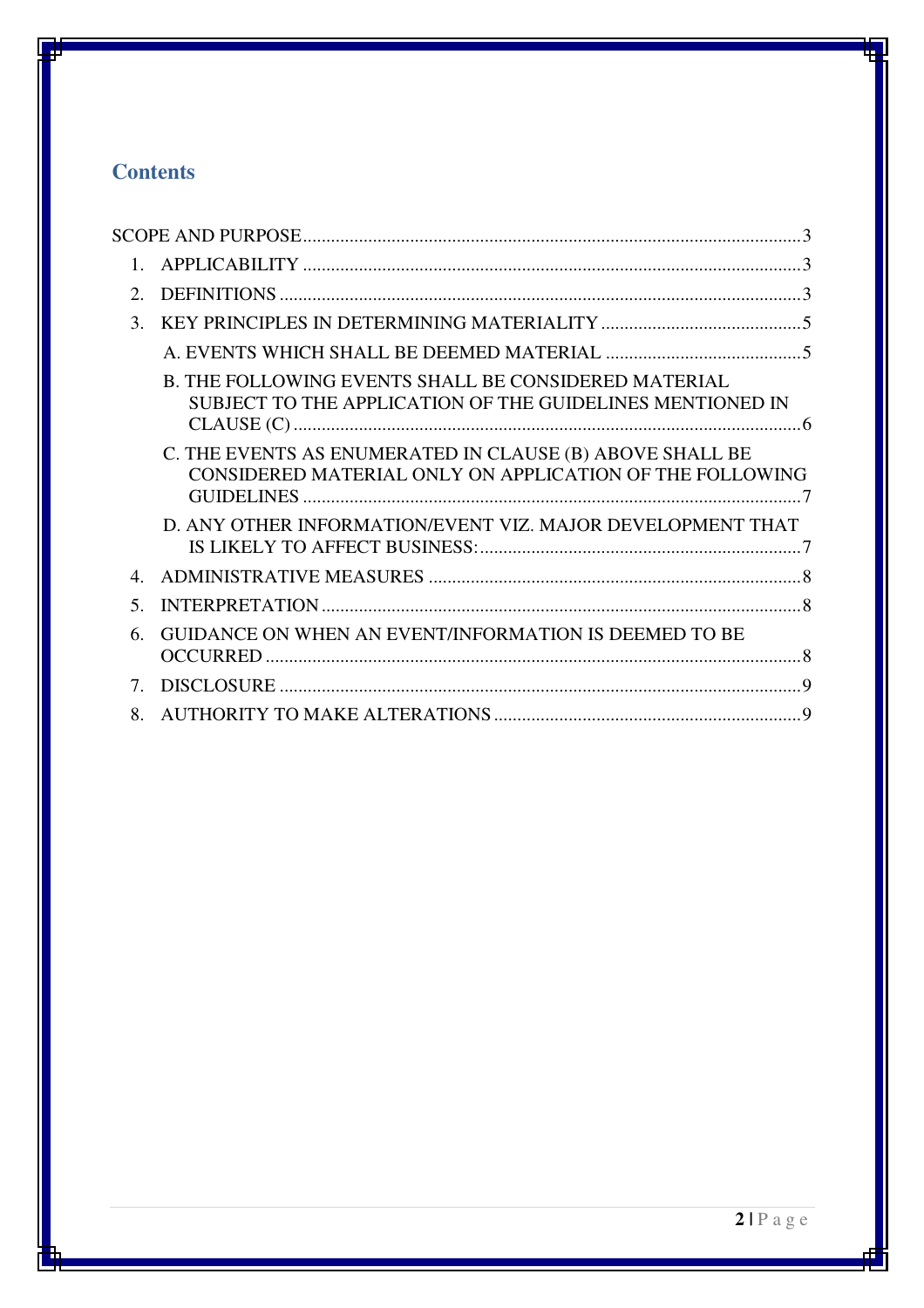# **SCOPE AND PURPOSE**

The Securities Exchange Board of India, on  $2<sup>nd</sup>$  September, 2015, has come out with the SEBI (Listing Obligations and Disclosure Requirements) Regulations, 2015 (Regulations, 2015). By virtue of the said Regulations, 2015, Aegis Logistics Limited (the "Company") recognizes the need to frame a policy to determine the material events by testing the materiality as required under Regulation 30 for the purpose of proper, sufficient and timely disclosure of the same to the Stock Exchange(s).

This Policy on Determination of Materiality (the 'Policy') has been adopted by the Board of Directors of the Company at its Meeting held on  $3<sup>rd</sup>$  November, 2015.

## **1. APPLICABILITY**

This Policy shall be applicable on all events in the Company, as and when they come under the criteria enumerated in the Policy.

#### **2. DEFINITIONS**

- 2.1. **"Acquisition"** shall mean-
- a. acquiring control, whether directly or indirectly; or
- b. acquiring or agreeing to acquire shares or voting rights in, a company, whether directly or indirectly, such that –
	- i. the Company holds shares or voting rights aggregating to five per cent or more of the shares or voting rights in the said company; or
	- ii. there has been a change in holding from the last disclosure made under subclause (i) of clause (b) above and such change exceeds two per cent of the total shareholding or voting rights in the said company.
- 2.2. **"Agreement"** shall include shareholder agreement, joint venture agreement, family settlement agreement to the extent the same impacts the management and control of the Company and agreement, treaty or contract with media companies, which are binding and not in normal course of business and revision, amendment and termination thereof.
- 2.3. **"Board"** shall mean the Board of Directors of the Company;
- 2.4. **"Company"** shall mean **Aegis Logistics Limited**;
- 2.5. **"Convertible Security**" means a security which is convertible into or exchangeable with equity shares of the issuer at a later date, with or without the option of the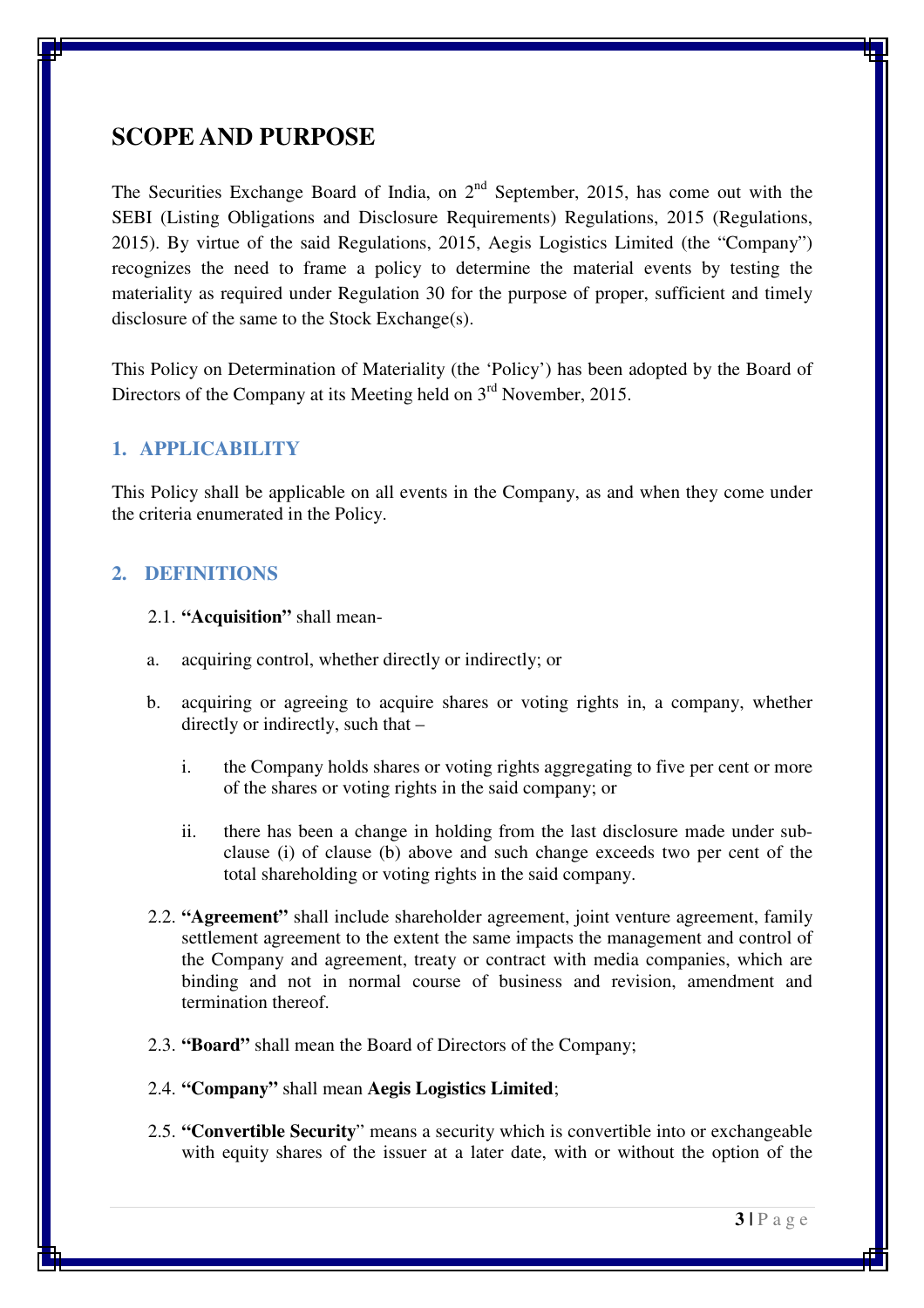holder of the security and includes convertible debt instrument and convertible preference shares;

- 2.6. **"Designated securities"** means
	- a. Specified securities;
	- b. Non-convertible debt securities;
	- c. Non-convertible redeemable preference shares;
	- d. Perpetual debt instrument;
	- e. Perpetual non-cumulative preference shares;
	- f. Indian Depository Receipts;
	- g. Securitised debt instruments;
	- h. Units issued by mutual funds; and
	- i. Any other securities as may be specified by the Securities Exchange Board of India;
- 2.7. **"Key Managerial Personnel/KMP"** means Key Managerial Personnel as defined in sub-section (51) of section 2 of the Companies Act, 2013 i.e.
	- a. Chief Executive Officer (CEO)/ Managing Director (MD)/ Manager;
	- b. Whole-time Director (WTD);
	- c. Chief Financial Officer (CFO);
	- d. Company Secretary (CS).
	- e. Such other officer as may be prescribed
- 2.8. **"Market Sensitive Information"** shall mean information concerning the Company that a reasonable person would expect to have a material effect on the price or value of its securities or information which causes the market to maintain the price of security at or about its current level when it would otherwise be expected to move materially in a particular direction, given price movements in the market generally or in the Company's sector.
- 2.9. **"Officer"** means as assigned to the term in clause (59) of Section 2 of the Companies Act, 2013 and shall include Promoters of the Company.
- 2.10.**"Promoter"** means as assigned to the term in clause (za) of sub-regulation (1) of regulation 2 of the Securities and Exchange Board of India (Issue of Capital and Disclosure Requirements) Regulations, 2009;
- 2.11.**"Stock exchange"** means a recognised stock exchange as defined under clause (f) of section 2 of the Securities Contracts (Regulation) Act, 1956;
- 2.12.**"Specified securities"** means 'equity shares' and 'convertible securities' as defined under clause  $(z<sub>i</sub>)$  of sub-regulation (1) of regulation 2 of the Securities and Exchange Board of India (Issue of Capital and Disclosure Requirements) Regulations, 2009;
- 2.13.**"Subsidiary"** means a subsidiary as defined under sub-section (87) of section 2 of the Companies Act, 2013;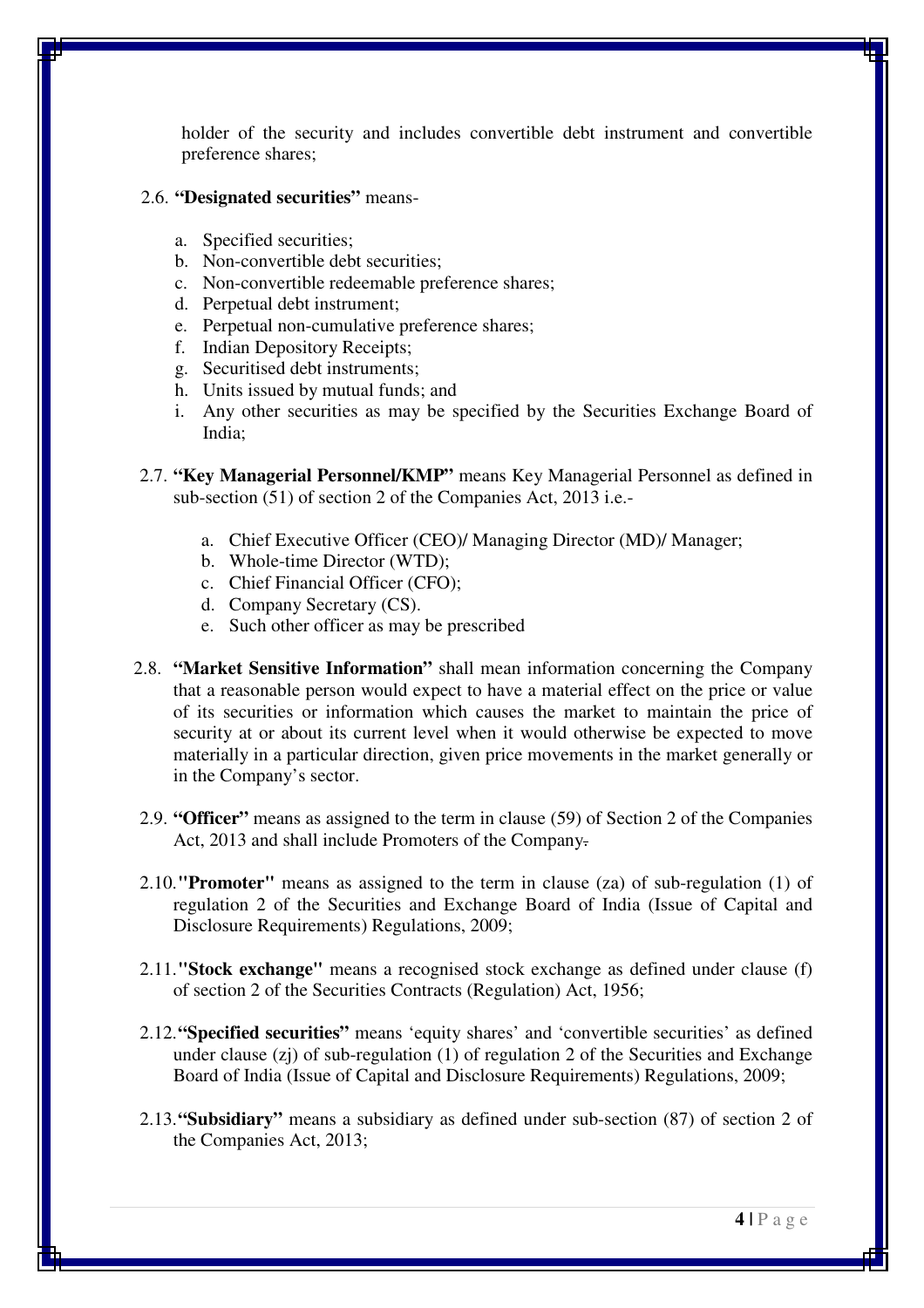# **3. KEY PRINCIPLES IN DETERMINING MATERIALITY**

An information or an event is considered to be material when it is likely to impact the normal price or value of the securities of the Company. Where the price or value of the securities of the Company in the normal course is likely to be affected on the basis of the disclosure of an event or information, such event or information is to be regarded as material. Accordingly, the following events and guidelines shall be considered while testing materiality for disclosure of an event/information:

## **A. EVENTS WHICH SHALL BE DEEMED MATERIAL**

- 1. Acquisition(s) (including agreement to acquire) Scheme of Arrangement (amalgamation/ merger/ demerger/restructuring), or sale or disposal of any unit(s), division(s) or subsidiary of the Company or any other restructuring.
- 2. Issuance or forfeiture of securities, split or consolidation of shares, buyback of securities, any restriction on transferability of securities or alteration in terms or structure of existing securities including forfeiture, reissue of forfeited securities, alteration of calls, redemption of securities etc.;
- 3. Revision in rating(s);
- 4. Outcome of Meetings of the Board of the Company held to consider the following:
	- a. declaration of dividends and/or cash bonuses recommended or declared or the decision to pass any dividend and the date on which dividend shall be paid/dispatched;
	- b. any cancellation of dividend with reasons thereof;
	- c. the decision on buyback of securities;
	- d. the decision with respect to fund raising proposed to be undertaken
	- e. increase in capital by issue of bonus shares through capitalization including the date on which such bonus shares shall be credited/dispatched;
	- f. reissue of forfeited shares or securities, or the issue of shares or securities held in reserve for future issue or the creation in any form or manner of new shares or securities or any other rights, privileges or benefits to subscribe to;
	- g. short particulars of any other alterations of capital, including calls;
	- h. financial results;
	- i. decision on voluntary delisting by the Company from stock exchange(s).

(information mentioned in point 4 (a) to (i) will be intimated to Stock Exchange(s) within 30 minutes of the closure of the Board Meeting)

5. Agreements (viz. shareholder agreement(s), joint venture agreement(s), family settlement agreement(s) (to the extent that it impacts management and control of the Company), agreement(s)/treaty (ies)/contract(s) with media companies) which are binding and not in normal course of business, revision(s) or amendment(s) and termination(s) thereof;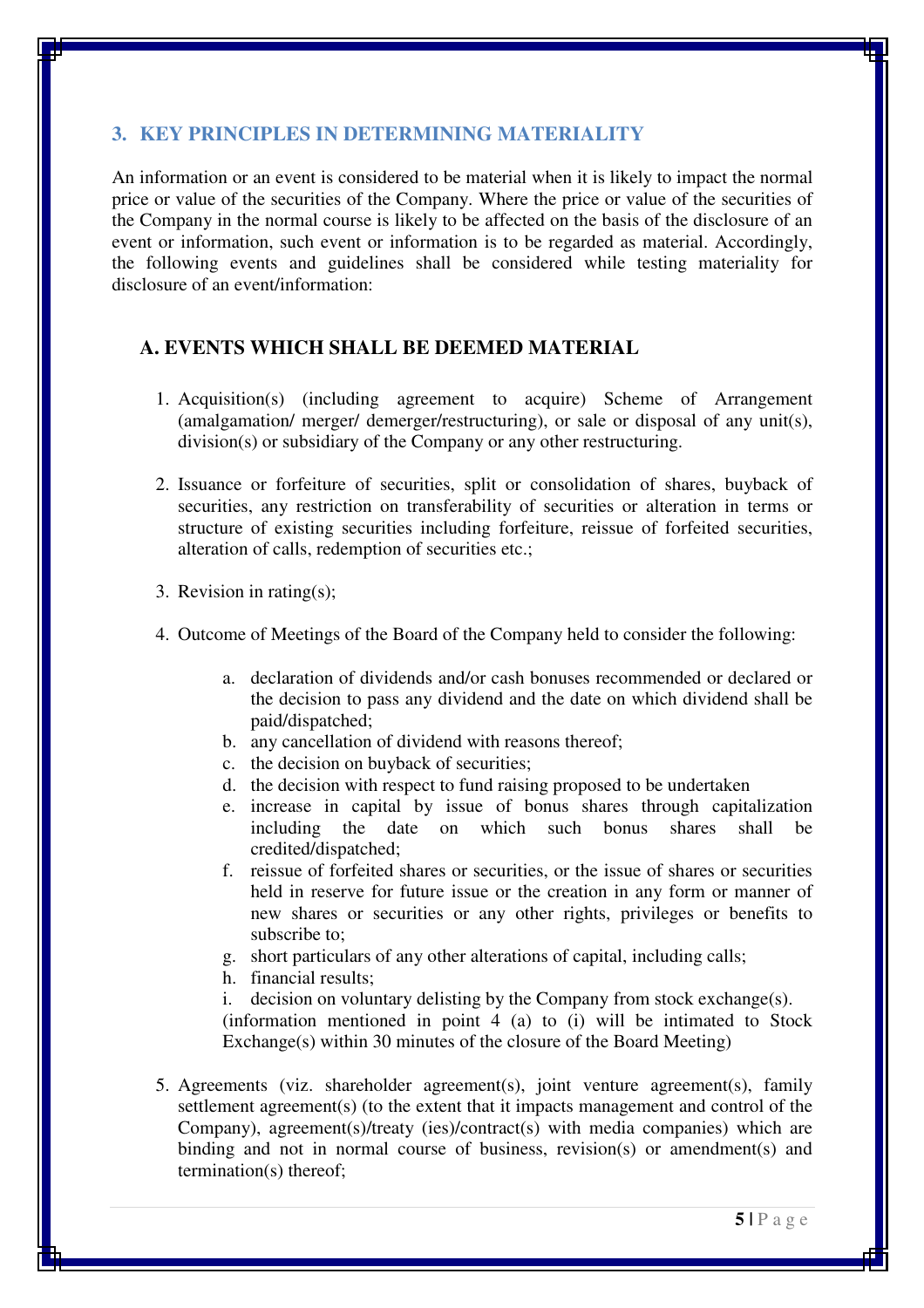- 6. Fraud/defaults by Promoter or KMP or by the Company or arrest of KMP or Promoter;
- 7. Change in directors, KMP, auditor and Compliance Officer;
- 8. Appointment or discontinuation of share transfer agent;
- 9. Corporate debt restructuring;
- 10. One time settlement with a bank;
- 11. Reference to Board of Industrial and Financial Reconstruction and winding-up petition filed by any party / creditors;
- 12. Issuance of Notices, call letters, resolutions and circulars sent to shareholders, debenture holders or creditors or any class of them or advertised in the media by the Company;
- 13. Proceedings of Annual and extraordinary general meetings of the Company;
- 14. Amendments to memorandum and articles of association of Company, in brief;
- 15. Schedule of analyst or institutional investor meet and presentations on financial results made by the Company to analysts or institutional investors;

# **B. THE FOLLOWING EVENTS SHALL BE CONSIDERED MATERIAL SUBJECT TO THE APPLICATION OF THE GUIDELINES MENTIONED IN CLAUSE (C)**

- 1. Commencement or any postponement in the date of commencement of commercial production or commercial operations of any unit/division;
- 2. Change in the general character or nature of business brought about by arrangements for strategic, technical, manufacturing, or marketing tie-up, adoption of new lines of business or closure of operations of any unit/division (entirety or piecemeal);
- 3. Capacity addition or product launch;
- 4. Awarding, bagging/ receiving, amendment or termination of awarded/bagged orders/contracts not in the normal course of business;
- 5. Agreements (viz. loan agreement(s) (as a borrower) or any other agreement(s) which are binding and not in normal course of business) and revision(s) or amendment(s) or termination(s) thereof;
- 6. Disruption of operations of any one or more units or division of the Company due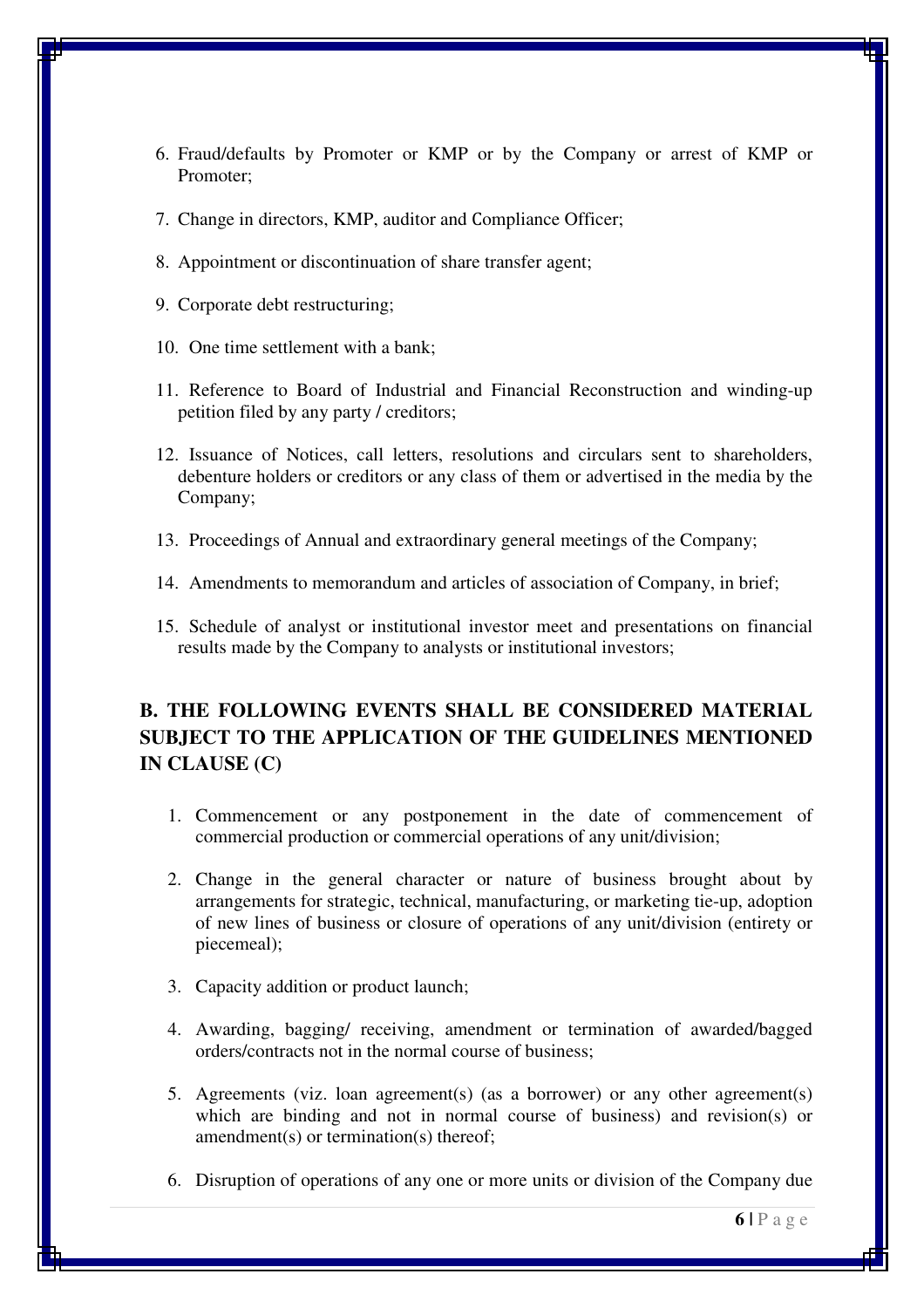to natural calamity (earthquake, flood, fire etc.), force majeure or events such as strikes, lockouts etc.;

- 7. Effect(s) arising out of change in the regulatory framework applicable to the Company;
- 8. Litigation(s) / dispute(s) / regulatory action(s) with impact;
- 9. Fraud/defaults etc. by directors (other than key managerial personnel) or employees of Company with impact;
- 10. Options to purchase securities including any ESOP/ESPS Scheme;
- 11. Giving of guarantees or indemnity or becoming a surety for any third party;
- 12. Granting, withdrawal, surrender, cancellation or suspension of key licenses or regulatory approvals.
- 13. The Company shall disclose all events or information w.r.t the subsidiaries which are material for the listed Company.

# **C. THE EVENTS AS ENUMERATED IN CLAUSE (B) ABOVE SHALL BE CONSIDERED MATERIAL ONLY ON APPLICATION OF THE FOLLOWING GUIDELINES**

- 1. The omission of an event or information, which is likely to result in discontinuity or alteration of event or information already available publicly; or
- 2. The omission of an event or information is likely to result in significant market reaction if the said omission came to light at a later date; or
- 3. In case where the criteria specified in sub-clauses (a) and (b) are not applicable, an event/information may be treated as being material if in the opinion of the authorized Key Management Personnel, the event / information is considered material.

# **D. ANY OTHER INFORMATION/EVENT VIZ. MAJOR DEVELOPMENT THAT IS LIKELY TO AFFECT BUSINESS:**

Events/ Information that may include but are not restricted to-

- a. Emergence of new technologies;
- b. Expiry of patents;
- c. Any change of accounting policy that may have a significant impact on the accounts, etc.;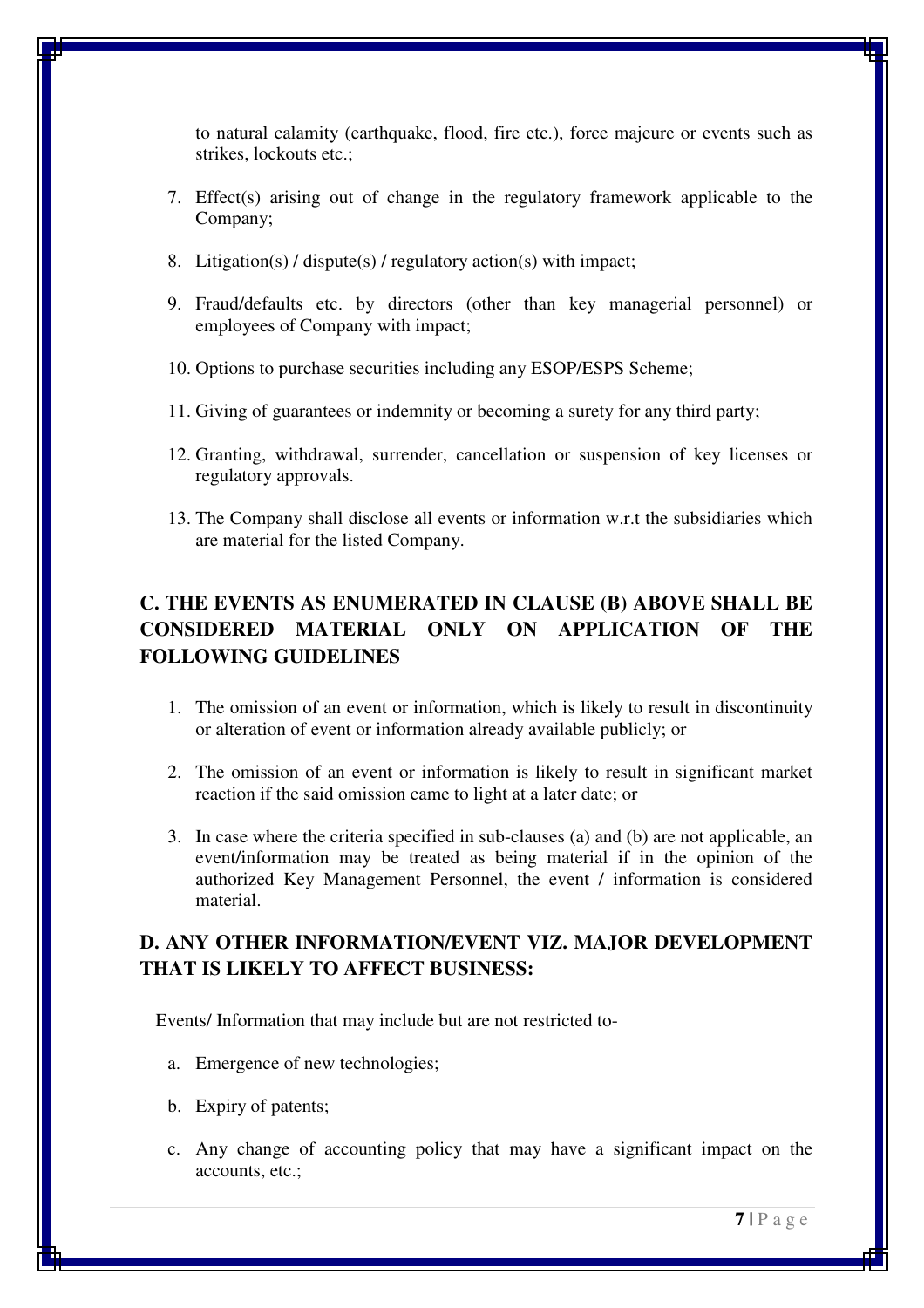- d. Any other information which is exclusively known to the Company which may be necessary to enable the holders of securities of the Company to appraise its position and to avoid the establishment of a false market in such securities;
- e. Any Market Sensitive Information as may be determined the Board/ authorized Key Management Personnel from time to time;
- f. Any event which in the view of the Board/ authorized Key Management Personnel is material.

#### 4. **ADMINISTRATIVE MEASURES**

- 4.1. Mr. Raj K. Chandaria, Chairman & Managing Director of the Company have been authorised to determine Materiality of any event or information.
- 4.2. Contact details:

| Sr. | Name & Designation                    | <b>Contact details</b>                           |
|-----|---------------------------------------|--------------------------------------------------|
| no. |                                       |                                                  |
|     | Mr. Raj K. Chandaria,                 | 1202, 12 <sup>th</sup> Floor, Tower B, Peninsula |
|     | Chairman & Managing Director          | Business Park, Ganpatrao Kadam Marg,             |
|     |                                       | Lower Parel (West), Mumbai - 400 013             |
|     | (Authorised to determine materiality) | Tel. No.: $022 - 66663632$                       |
|     | of event or information)              | Fax No.: 022 - 66663777                          |
|     |                                       | E-mail ID: secretarial@aegisindia.com            |
|     |                                       |                                                  |

## **5. INTERPRETATION**

In any circumstance where the terms of this policy differ from any existing or newly enacted law, rule, regulation or standard governing the Company, the law, rule, regulation or standard will take precedence over these policies and procedures until such time as this policy is changed to conform to the law, rule, regulation or standard.

# **6. GUIDANCE ON WHEN AN EVENT/INFORMATION IS DEEMED TO BE OCCURRED**

- 6.1 The events/information shall be said to have occurred upon approval by the Board e.g. further issue of capital by rights issuance and in certain events/information after approval of both i.e. Board and shareholders that is to say, after the approval of the shareholders of the Company;
- 6.2 The events/ information that may be of price sensitive nature such as declaration of dividends etc., on receipt of approval of the event by the Board, pending Shareholder's approval;